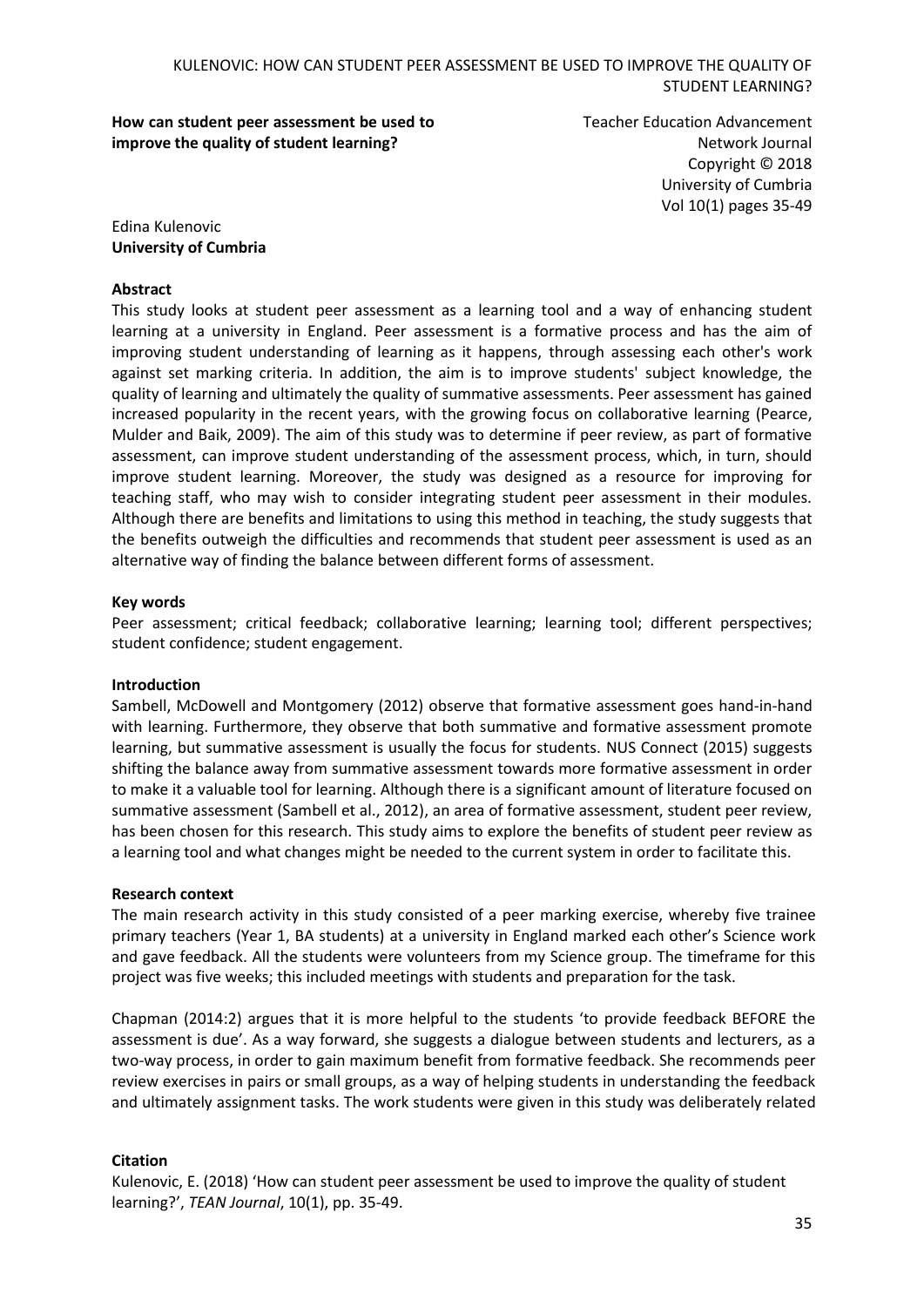to their summative assignment task, in order to gain maximum benefit from the exercise. It was hoped that the task would establish effective classroom dialogue, support learning which happens beyond the formal curriculum and encourage students to work collaboratively and engage in an ongoing flow of informal feedback (Sambell et al., 2012).

My interest in formative assessment as a valuable strategy in improving assessment experience has increased since joining the University and noticing students' particular interest in summative assessment only, i.e. their grades. Sadler (1989) confirms this notion by stating that students often do not bother to read feedback and they do not retain what is written, except the grade. Hager in Rainbird, Fuller and Munro (2004:249) explains the assessment of student attainment 'has largely been shaped by its assumptions', when learning is demonstrated by reproducing verbal or written work, with numbers and grading to quantify the amount of learning demonstrated. Race (2015:97) highlights that the National Student Survey in the UK since 2005 'has repeatedly shown' that the areas where students express least satisfaction are those linked to assessment and feedback. Race (ibid) adds that 'feedback is the oil that lubricated the cogs of understanding'. Similarly, Boud (1988) observes that lecturers have to make formative feedback work and that assessment has a greater influence on learning than any other factor, including teaching materials.

### **Literature review**

This section provides an overview of the features of formative assessment and highlights a rationale for adopting peer assessment as one of the effective strategies.

Assessment *for* learning is formative and is designed to inform student learning, as well as enhance their success (Purnell, 2011). It can take many forms. Peer assessment is a form of shared learning in which students provide feedback on each other's work (Vickerman, 2009). It should be introduced early in the process in order to maximise the development opportunities for students. Falchikov (2006) agrees that peer assessment is a useful and valid exercise. The participants in her study found the exercise to be beneficial, although some expressed dislike of awarding a grade to their peers, in the context of a small and well established group. Similarly, Black and Wiliam (1998) observe that peer assessment is a strategy widely used in schools and it is instrumental in raising standards. They raise an important point; that improved formative assessment helps low achievers, more than any other students. Similarly, frequent assessment feedback help students with learning disabilities and enhances their learning (ibid:3). According to them, significant learning gains lie within educators' grasp and we need to take advantage of them. They suggest new ways of enhancing feedback, as well as using the results to adjust teaching and learning.

Bloxham and Boyd (2007:52) argue that formative assessment should be 'an integral part of teaching and learning'. According to them, it is valuable to lecturers too, who should use formative assessment to inform and adapt their teaching 'as they go along' (ibid). It was therefore intended that this research would inform the teaching too.

Improved formative assessment practices, which would improve students' understanding of the assessment process, which, in turn would enable more effective learning are shared common goals, that have been discussed with academic colleagues, module leaders and mentors. It has therefore been decided that action research is well suited to this investigation, with the purpose of focusing on student peer review in order to improve students' assessment literacy, as well as teaching practice at the University, improve student learning as it happens and definitely BEFORE summative work is due. This research was designed to maximise students' understanding of the process and improve their confidence.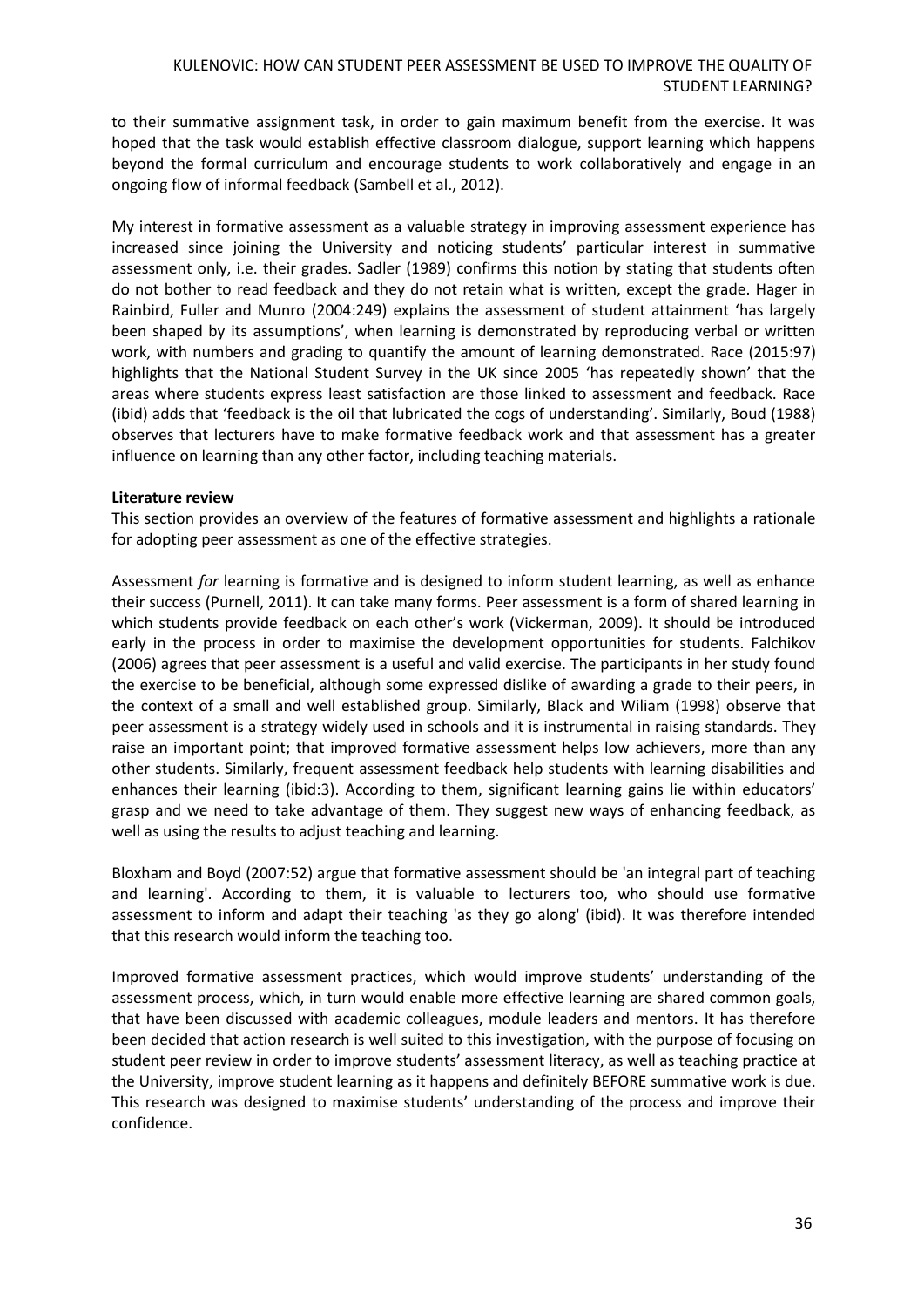### *Benefits of student peer assessment*

In the literature one can find many instances of acknowledgement of the benefits of peer assessment. For instance, Meer and Chapman (2015, p.3) argue that peer assessment can be a 'useful tool to engage students in using marking criteria'. They quote Carless *et al.* (2006) who highlight the importance of student engagement in the learning process. It is crucial to use a 'learning-oriented assessment' (ibid), which should focus on developing the '*learning* elements of assessment, rather than measurement' (ibid).

Research has shown that there are many reasons why peer review should be encouraged and supported in the classroom. For example, Yorke (2002) in Race (2015:101) emphasises a strong link between formative assessment and student retention. If students do not know what they are doing and how they are doing, 'a negative mindset can easily develop, leading to a downward spiral and ultimate drop-out'.

Furthermore, Boud (1995) observes that peer assessment encourages students to consider purposes and objectives of assessment tasks. It is an effective way for students to gain a better understanding of the assessment criteria, as some ownership of the assessment process is transferred onto them (Figure 3.). This argument is supported by Hanrahan and Isaacs (2001), who suggest that by using peer assessment, students are provided with a better understanding of assessment requirements and what exactly tutors are looking for. They note that student involvement will alert students to problems and dilemmas tutors face when marking. Moreover, Race (1998) stresses that this process enables students to critique and view a range of styles and ideas, which will make them reflect on their own work and mistakes they have made (Figure 5.). In similar fashion, Topping (1998) proposes that peer assessment improves student verbal and written communication skills and enhances metacognitive awareness. Another argument for the use of student peer assessment is improved cognitive development. Healey and Jenkins (2006) quote Magolda (1999), who found that students engaged in research-based learning develop more sophisticated levels of intellectual development.

Furthermore, Rust, O'Donovan and Price (2003:145) observe that 'Active engagement of students may improve their grades'. Brindley and Scoffield (1998) also suggest that this process encourages reflection, promotes self-assessment skills and provides valuable experience for the future workplace. The participants' expectations of improved self-confidence, grades and reflection skills have been closely matched in this study (Figure 6.). Norton (2009) adds that students will really like and benefit from having a research active lecturer who sets a good example and shows interest in their subjects.

Consequently, Race et al. (2005) propose that any form of formative assessment should start as early as possible in a course of a module. Students will benefit greatly from having early feedback from both tutors and peers, and knowing how well they are doing. They add that timely assessment should motivate students to learn; if it is left too late, motivation may be lost. In like manner, Meer and Chapman (2015) quote Nulty (2011) who argued that peer assessment should take place in the first year of University, in order to smooth the transition and raise expectations. Therefore, I chose to carry out this project with the Year 1 students, in order to encourage the students to be reflective and critical early on in their studies.

This links to Ballantyne et al.'s (2002) observation that the chosen assessment task should be one with which both staff and students are familiar, a stand-alone item of sufficient complexity and length, which would require critical analysis by students. If everyone is prepared and familiar with the task, then there is a higher chance of it being successful; teaching and learning will improve too.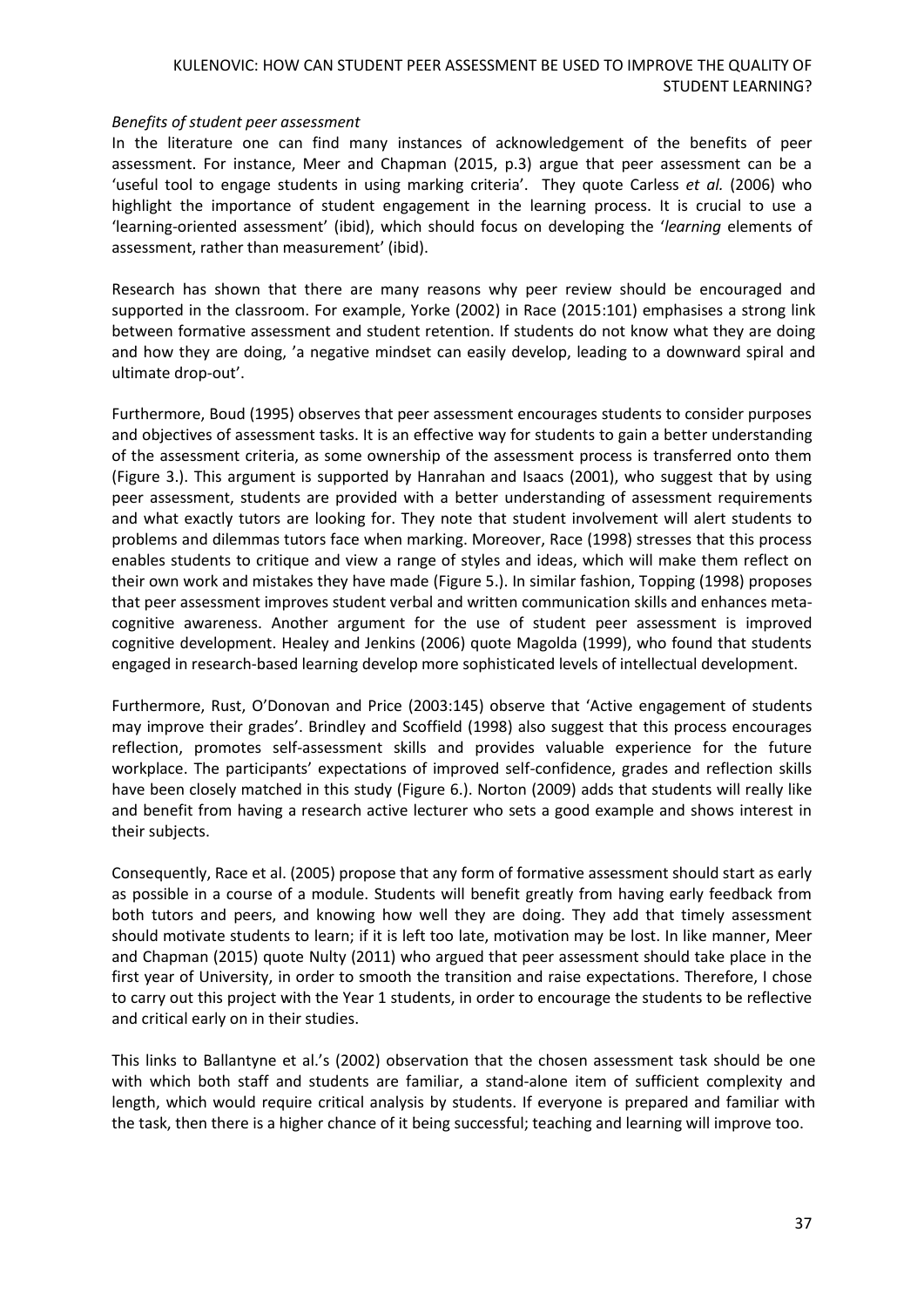### *Limitations*

Some authors raise issues and potential impediments to engaging in this process. Pearce *et al.* (2009) raise questions about the credibility of student peer assessment, namely reliability, bias and fairness. Their main concern is variation in review quality. They indicate that student confidence in their own ability to peer assess is one of the major obstacles to student learning. In addition, Biggs and Tang (2007) observe that some students resent commenting on other students' work, as assessment is solely the tutor's responsibility (Figure 1. and Figure 2.). Likewise, Cheng and Warren (1997) state that students may lack confidence in their own ability, but also they may doubt the competence of their peers (Figure 5.). To deal with this concern, they advise providing guidelines and training as well as discussion on the rationale and benefits of peer assessment. Hanrahan and Isaacs (2001) further explain that students may not take the process seriously as it does not count for marks and it may not be read. Chapman (2014:2) highlights that this may be true even in the case of summative assessment: 'Once the feedback is accompanied by a mark, it is unlikely to be read'. In addition, Ballantyne, Hughes and Mylonas (2002:429) observe that students may be reluctant to award low grades to their peers, even when they are deserved and some students may be uncomfortable with the whole process, as they felt 'unqualified' to mark others' work. In this study, I ensured that these issues were dealt with by organising thorough training of the focus group: faceto-face meetings, providing written information and answering questions, both verbally and in writing. Guidance was provided during each step of the process. Furthermore, each student marked two pieces of work, which eliminates 'the single reviewer' bias (ibid:19).

Wareham and Trowler (2007) reflect on the dimensions of the 'Teaching-research nexus' and its importance and limitations. In their opinion, the research has to be embedded in the curriculum and the research influences what and how of curriculum design. One of the limitations is a patchy coverage of the curriculum and in that case transmission of essential knowledge is affected (p.4). In this study, I was keen to integrate student peer assessment more effectively and prominently into the University curriculum. Similarly, Healey and Jenkins (2006:45) observe that, in order to integrate research and scholarship into undergraduate courses, researchers need to have a solid knowledge of the curriculum, as well as of national policies and departmental and institutional structures. In addition, they explain how the challenges to developing effective teaching-research links are greatest at the undergraduate level, but they are also applicable to postgraduate courses.

To conclude this section, Pearce *et al.* (2009) and Ballantyne *et al.* (2005) note that, although student peer assessment has been reviewed in relatively small number of subjects and its benefits have been questioned, it appears that this strategy is generally perceived as valuable in student learning, it is well received by students and that limitations are outweighed by the learning benefits for students.

This section has explained how different views of peer assessment might be approached to make teaching and learning more effective. The process encourages students to take an active role in managing their own learning and understanding the assessment process.

### **Methodology and investigation**

This study looks at student peer assessment as a learning tool and a way of enhancing students' assessment literacy. I decided that action research was well suited to this study. Baumfield et al. (2013:3) observe that the term 'action research' was first used by Lewin (1946) who described it as 'research that will help the practitioner'. Similarly, Somekh (1995:340) in Cohen, Manion and Morrison (2011:345) states that 'action research is designed to bridge the gap between research and practice', therefore it strives to overcome the perceived failure of research to impact on practice. In addition, Stenhouse (1979, in ibid) suggests that action research should contribute to practice, as well as a theory of education and teaching, making it more accessible to others and making educational practice more reflective. Mc Niff (2013:8) agrees that we have to evaluate what we are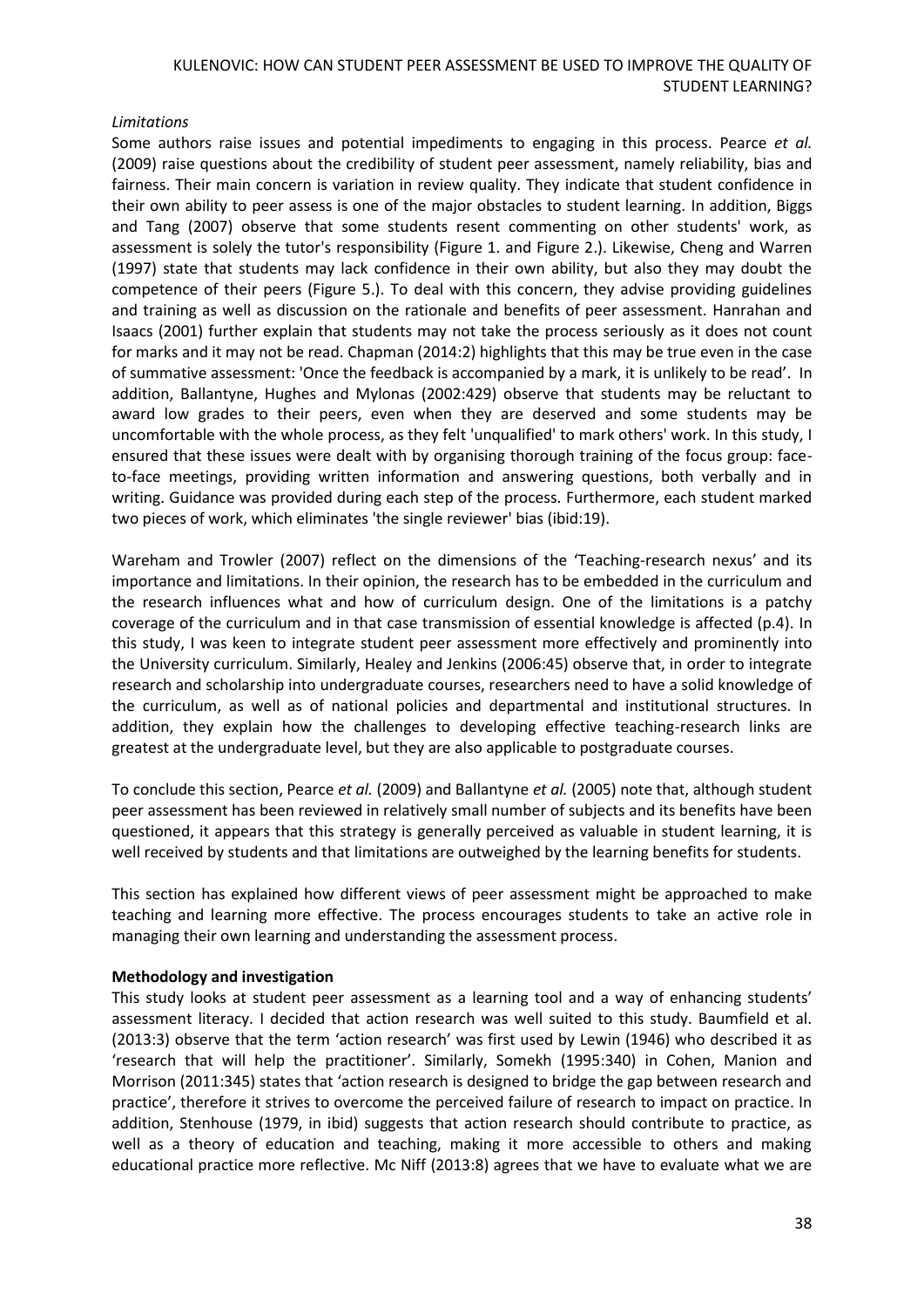doing and constantly check that what we are doing is working. The intention is that, through action research, 'one person improves their work for their own benefit and the benefit of others'. In addition, McNiff (2013) links individual's work with the work of the whole organisation and discusses the benefits of research collectives, once enquiries and ideas have been shared. She adds that change is often involved and may destabilise the organisation and threaten managers. However, she highlights that change can be 'liberating and exciting' too (p.8) and that it is up to us whether we wish to engage or not.

The research method involved a mixture of qualitative and quantitative questions in the two surveys and a qualitative and quantitative marking test. For this research task, a Focus group of five Year 1/ BA QTS students was formed. This is a very small sample and therefore any generalisability is not possible. However, the research highlights an approach that could be useful for the improvement of student assessment literacy. Each student was asked to complete a task in two skills each for their Year 1 Science and DT assignment, which was then marked by their peers. Therefore, the formative task was topical and relevant to the summative assignment. The skills they marked were 'An ability to identify and apply key ideas and themes to the chosen context' and 'Evidence of an appropriate range of reading and resources to support your discussion'. Everyone completed the same skills to ensure parity. In order to ensure anonymity, each student was assigned a code.

The students were asked to complete a short pre-survey questionnaire (10 mins), designed and prepopulated by the researcher. The questions asked about students' previous experience of peer review, their confidence as peer assessors, their confidence into their peers' suitability to assess their work and ultimately, how they think their written work will improve as a result. Barbour (2008:115) highlights the benefits of short questionnaires prior to interviews or other tasks as this ensures that 'all such details are recorded in one accessible place. Furthermore, this information is invaluable when researchers start to identify patterning in their data.

I then asked the students to peer review two pieces of work, anonymously, 15 minutes each. I provided the marking criteria, which included a numerical grade too. Students were then given a chance to read the peer feedback (10 mins) and completed a post-survey questionnaire (10 mins), which I designed and pre-populated. It contained a mixture of quantitative and qualitative questions. Baumfield, Hall and Wall (2013:22) note that the types of questions we ask will be different at different times but they are usually influenced by 'own our preferences and our awareness of audience'. My own preference was to use qualitative questions, but I needed solid, measurable data, that I could only collect by using a range of quantitative questions. In the quantitative questionnaire, the students were asked if their confidence as peer assessors has improved, if the exercise was useful, how they felt about their peers' feedback and if they think that their written work will improve as a result of this exercise. Barbour's guidelines (2008) were followed. Barbour suggests starting with the least threatening questions and moving gradually to more probing ones. In addition, she recommends using open-ended questions '… to allow respondents to elaborate' (p.115). Finally, I compared students' grades with my own, once the students submitted their summative pieces of work (Figure 7.).

Murray (2008:132) observes that conducting research requires sensitivity to the effect of our research methods on those around us, particularly our participants. As a researcher, I had to consider all the possible moral dimensions of what I was doing (ibid) and I keep my participants informed at every stage of the process. During this research project, ethical consent was taken into consideration throughout the process. Informed consent was gained and participant information sheet was provided to all the participants. Moreover, additional information was provided during two face-toface meetings. According to the BERA Guidelines (2011), a researcher has clear responsibilities towards their participants. This research has adhered to these guidelines; students signed the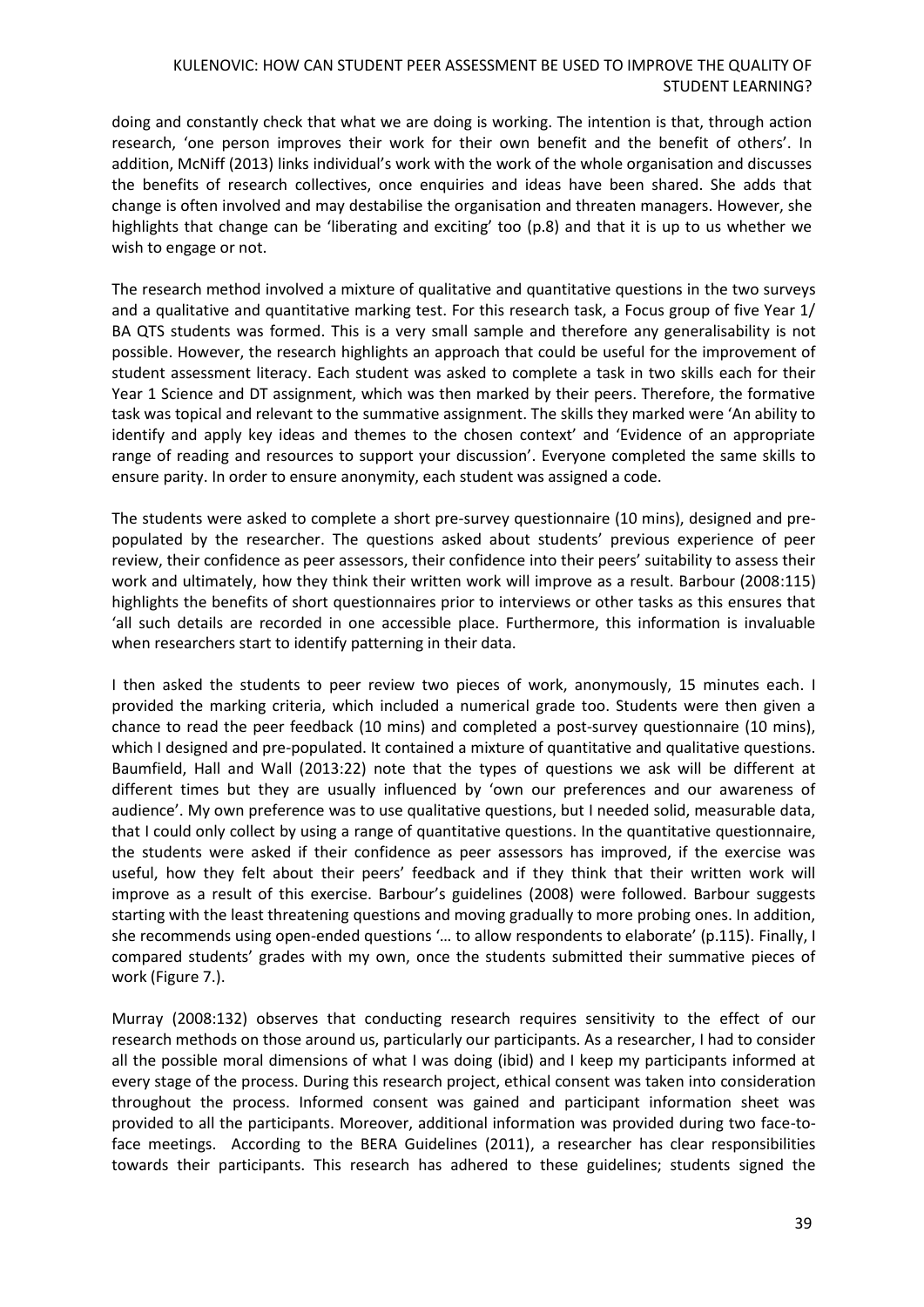participant consent form, openness and disclosure were discussed as well as their right to withdraw at any time. When participants decide to take part in a research project, researchers incur serious ethical obligations towards them. Moreover, Scott in Scott and Usher (1996:69) points out ethical dilemmas associated with research: 'Gathering information bestows certain obligations on the gatherer and yet they are motivated by conflicting impulses'. My results had to be credible, of course, but the participants' account of reality could have been totally different to mine. Scott (ibid) stresses that the way the researcher chooses to manage the data is crucial; it determines 'the epistemological status of those data'.

Sharing recorded data and the results of research with participants is another important ethical consideration, observed by Murray (2008). This consideration has been adhered to as part of research etiquette. The students' feedback was that this clear information provided by the researcher, as well as the reciprocal beneficial nature of the project, highlighted by Giddins and Wood (2005), were major factors for the focus group students to encourage them to volunteer for this research.

### **Survey results**

Five students took part in the study. The response rate was 100%. Turner (2010:759) highlights how important it is for the researcher to 'make sense' of the data and compile the data into groups or sections. Pearce et al. (2009) observe that it is important to seek feedback from students first about their learning expectations and experience and prepare students accordingly. Therefore, in order to assess the effectiveness of the exercise, a suitable questionnaire was designed in order to gather valuable information from students.

Figure 1. shows that one student has never taken part in a study like this, two have participated once and two students took part more than once. I wanted to see how experienced the participants were and the survey provided a clearer picture. Pearce et al. (2009) explain that student peer reviews may vary in quality significantly, due to the two main factors, 'either lack of skill and experience or lack of effort and motivation' (ibid:17). They suggest advice and training as two critically important forms of support. To deal with this area and eradicate any concerns, I provided detailed guidance during our briefings (Cheng and Warren, 1997).



**Figure 1.** I had previously participated in peer assessment before undertaking this project.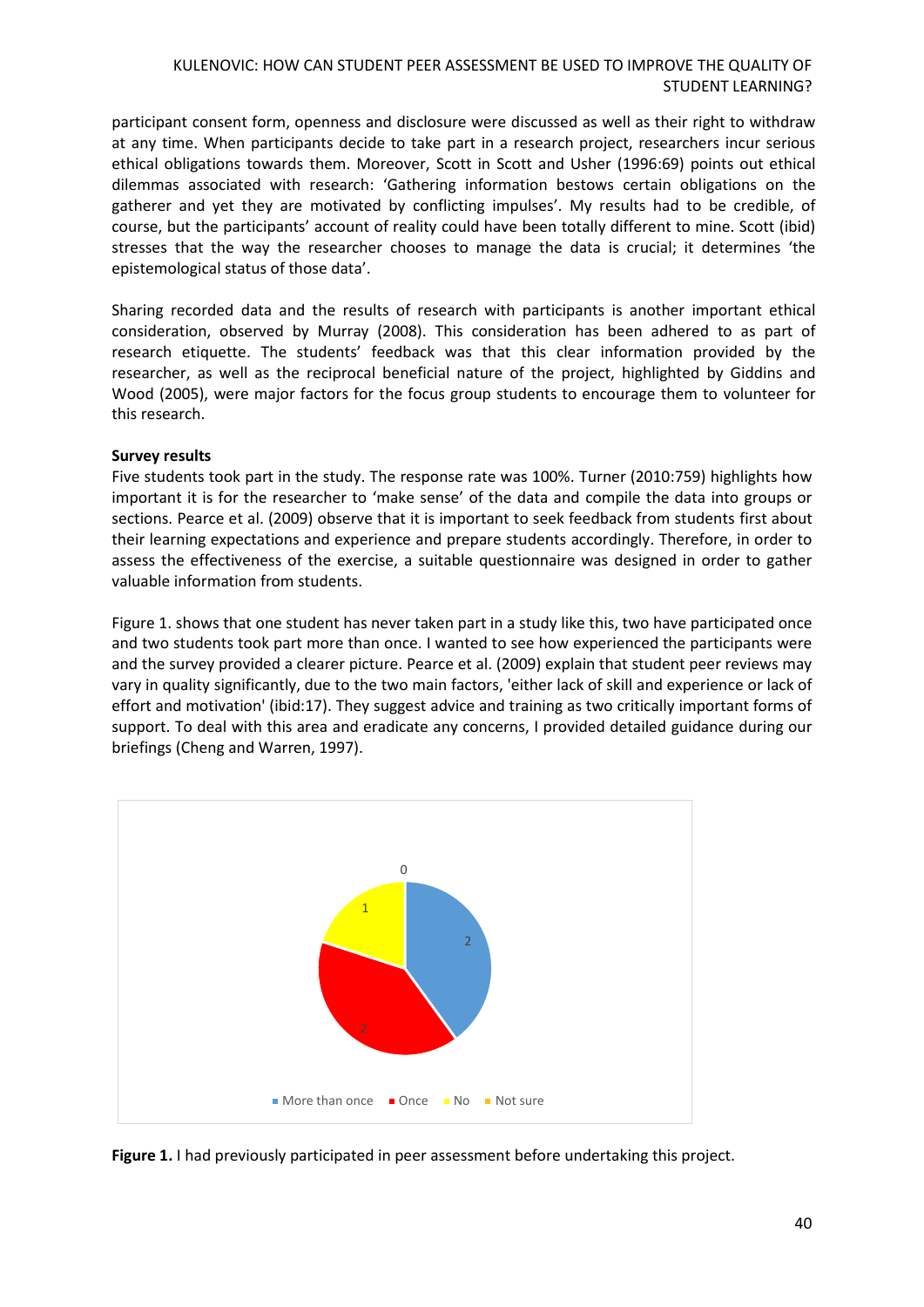Figure 2. identifies that only one student indicated in the survey that they felt confident in their ability as a peer assessor and one indicated that they were not confident at all. In the post survey evaluation, the data showed a sound increase in the 'confident' outcome (from 0% to 60%), but there was a 20% decrease in the 'neutral' outcome. I provided tutorials and briefings, in order to prepare the participants, but Pearce et al., (2009:17) suggest that they may be insufficient on their own without some form 'of opportunity for learning by doing'. Brindley and Scoffield (1998) stress that one of the key benefits of peer assessment is improved student self-confidence, a goal that has been achieved in this study.



**Figure 2.** How confident are you in your ability as a peer assessor?

As shown in Figure 3., students had high expectations of peer assessment being of value to their learning, with 100% expecting a 'useful' or 'very useful' outcome. After the exercise, post survey evaluation reasonably closely matched their expectations with a significant increase of 40% indicating the exercise was 'very useful', but there was a 60% decrease in 'useful' and somewhat useful' outcomes. Topping et al. (2000) in Ballantyne et al. (2002:42) highlight the cognitive challenge and the strain of peer assessment as one of the least liked features in this process.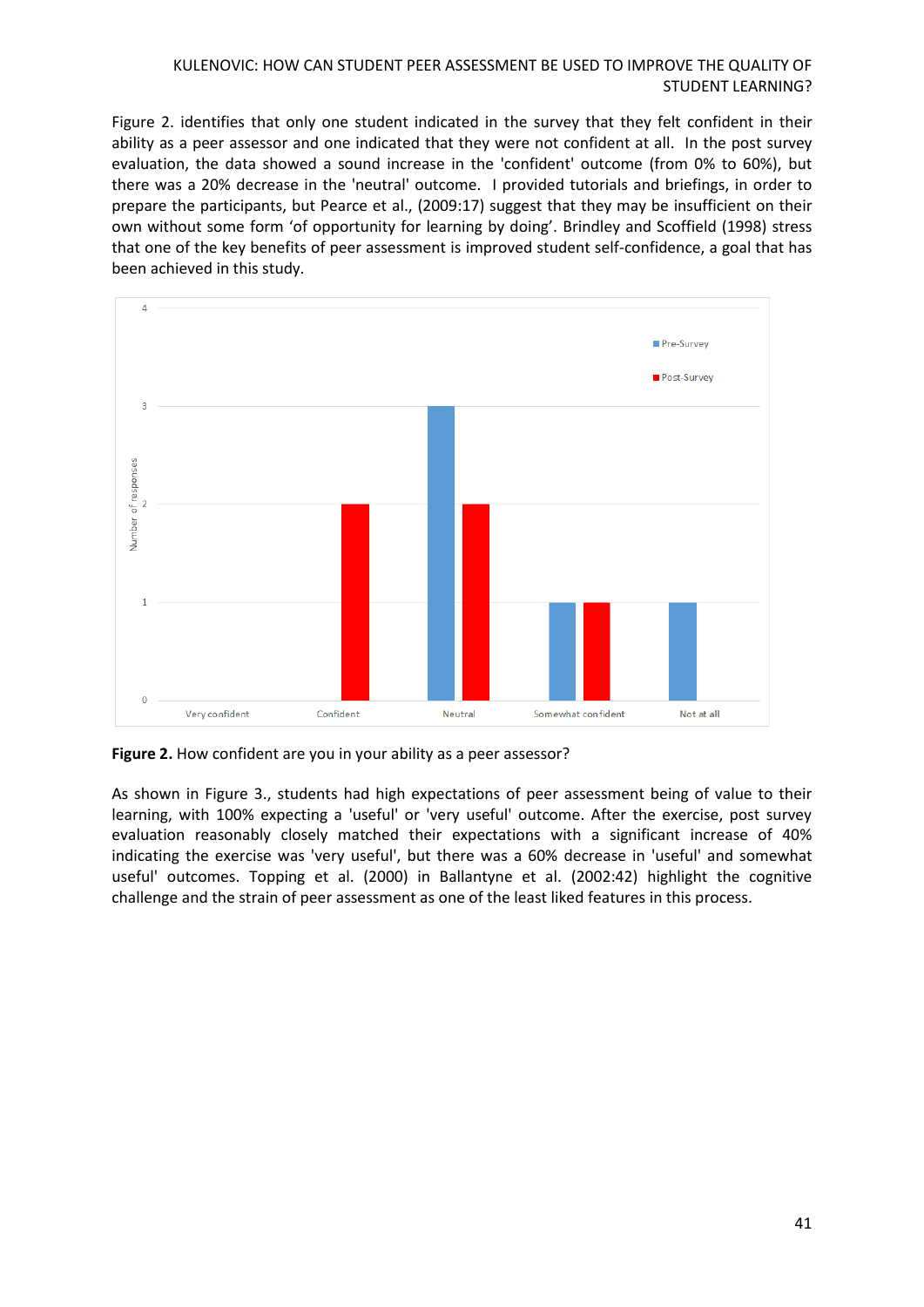

**Figure 3.** As a learning tool, I expect peer assessment to be.

Figure 4. demonstrates that 'Marking and receiving feedback' seemed to be more valuable to students than any other outcome (80%). One student (20%) indicated that they expect most from receiving feedback. There was no change between pre and post survey data, which indicates that the students were very clear in their expectations. These evaluations show that their experience was positive and useful (as the task was directly related to their summative assessment) and that 'they have learnt from providing and receiving reviews' (Pearce et al., 2009:13).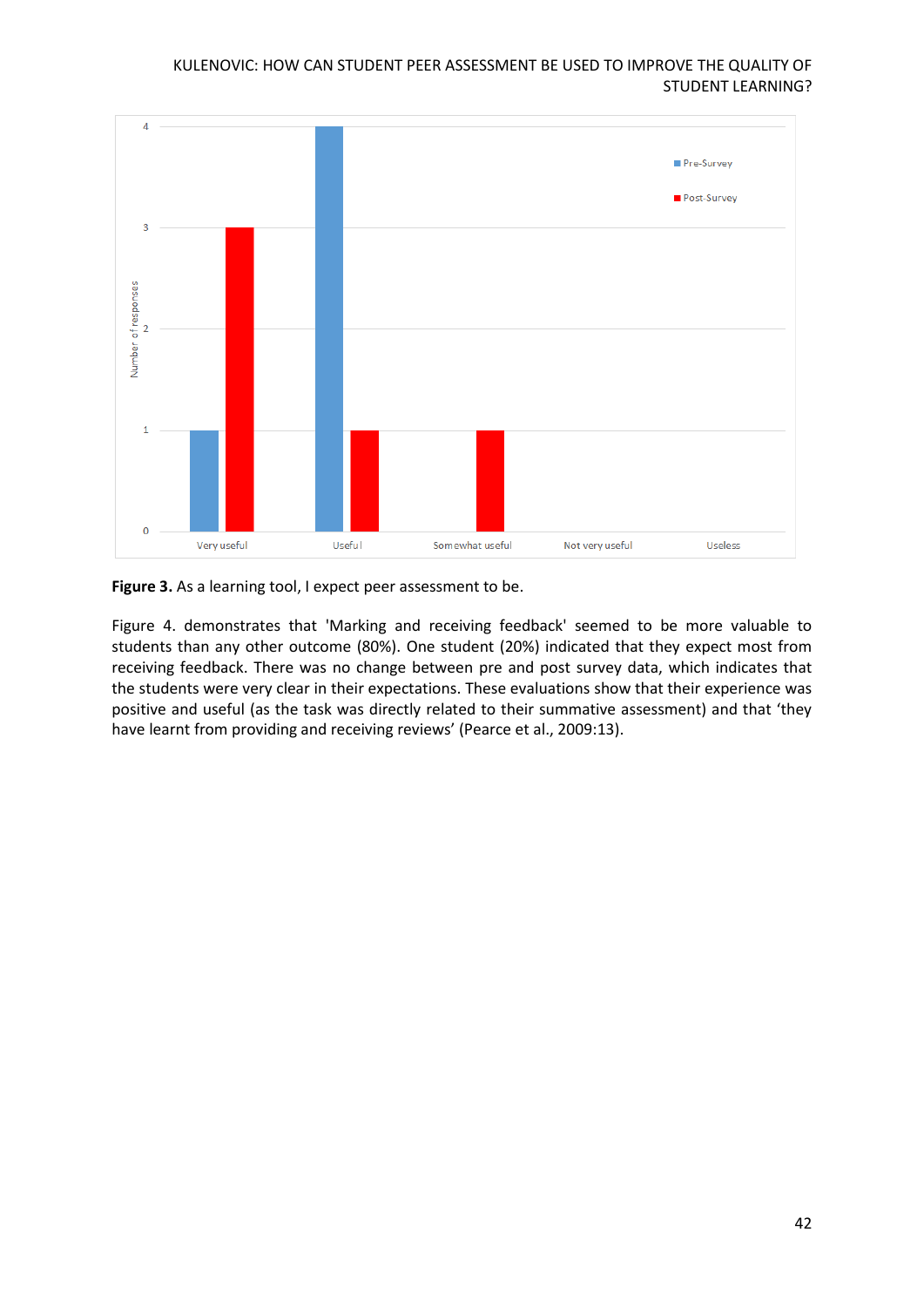

**Figure 4:** I expect I will learn most from.

The students provided an overwhelmingly positive response to the next question. Figure 5 shows that they had high expectations of their peers' ability to provide feedback and that was obvious in the data. 100% of students agreed that they felt their peers were well qualified to provide critical feedback. This includes an increase of 20% from 'neutral' to 'agree' in the post-survey evaluation. Marking peers' work and seeing work of other students is a huge benefit (Pearce et al., 2009:13). They remind us that we, assessors, are used to viewing dozens of assignments on a given topic and we sometimes forget that students have a different perspective, as they submit their assignment in relative isolation. Moreover, they stress that critical feedback allows students to benefit from peer input, helps them to understand the process of assessment better and ultimately helps them with final submissions.

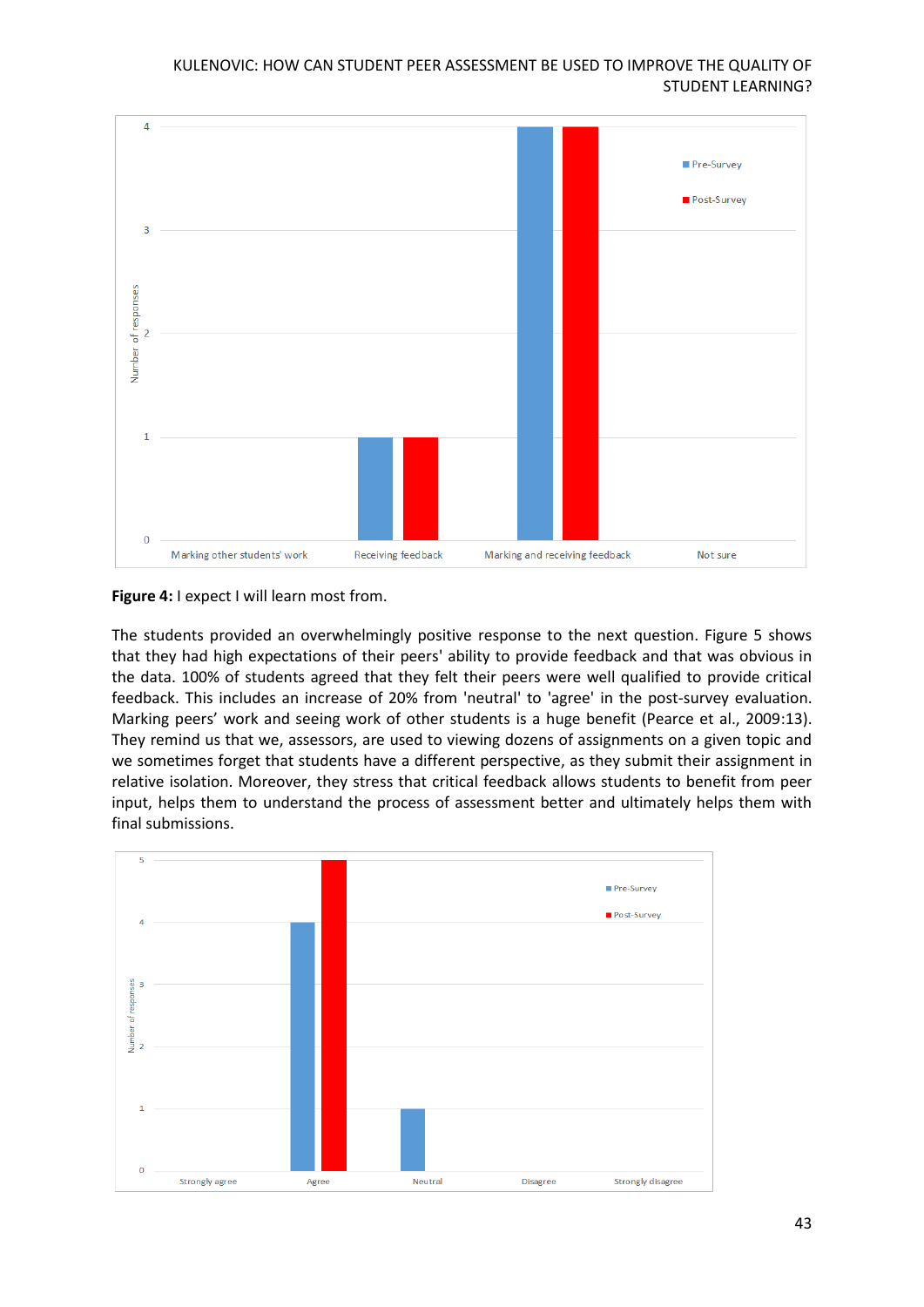**Figure 5.** My peers are well qualified to provide me with critical feedback on my work.

This was an interesting outcome. Figure 6 suggests that the students were overwhelmingly positive about their peers' ability to mark. Contrary to some research theories that question the credibility of peer feedback, the data showed that 100% of the students 'agree' or' strongly agree' with the statement that their written work will improve as a result of this project. Ballantyne et al. (2002) observe how students often lack confidence in both their own and their peers' ability as assessors. Surprisingly, the students in McDowell's study (ibid:429) were not convinced that their peers would mark fairly. Similarly, Pearce *et al.* (2009:16) stress that in peer reviews, there may be some concerns about the likely quality of reviews, due to students' inexperience and better marks being awarded to their friends. However, on this occasion, all students were well prepared and these issues were discussed during our briefings. After the exercise, there was a 40% increase in the 'strongly' agree' outcome, but 20% decrease in the 'agree' outcome'.



**Figure 6.** My written work will improve as a result of the feedback I received or wrote.

In the final phase of the project, I marked the students' summative work and compared the marks with the students'. As shown in Figure 7, although there were minor alterations of the grades (40% were increased and 60% were decreased), it appears that students were reasonably accurate in interpreting criteria and conducting evaluation. Sambel et al. (2012) observe that, in order to avoid relying on lecturers to perform evaluative judgement of students' work, a systematic approach is needed, where students are trained and engaged in a sustained and planned manner. That way, students will be 'gradually inducted into the process' (p.122) and their effective evaluation skills will be developed. In this research, students were trained in a professional and timely manner; therefore they were able to complete the task successfully.

The grade allocation was an important indicator of the extent of students' assessment literacy. Meer and Chapman (2015) observe that the more practice that students have in dealing with marking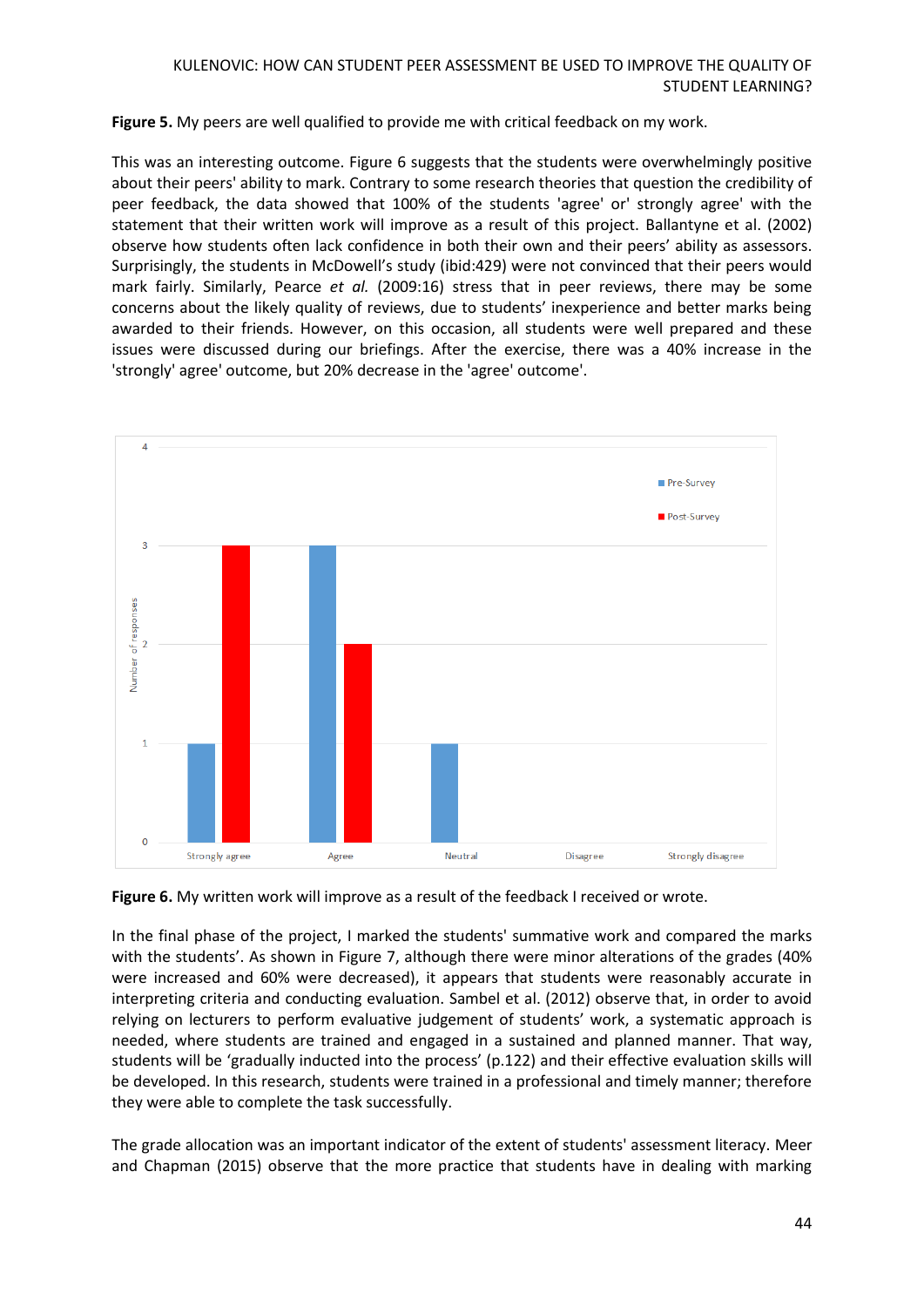criteria, the better will be their understanding of the process; 'This is evident by the fact that the students are better at grading each other than themselves' (p.4).



# **Figure 7.** Lecturer's grades compared to students' grades.

The students were given an opportunity to write comments both before and after the peer review process. Table 1 shows that the main expectations were related to understanding the assessment process better and gaining different perspectives., which would ultimately improve their grades. The experiences closely matched their expectations, with one student stating that marking was harder than they originally thought. All students thought that the exercise was useful. Students' general comments support the impression that there was significant value in doing this study and potentially integrating student peer assessment more prominently in all modules across the University. Purnell (2011) points out that this information can be used to shape future teaching and inform future practice. Therefore, this research will be shared with the University staff via staff training sessions and teaching conferences. Ballantyne *et al.* (2002:437) stress that it is desirable to maintain this cyclical process of 'action and reflection' together with continuous monitoring of the outcomes. Consequently, I have adapted my teaching and ensured that peer review tasks are used in all the modules I teach.

|               | Table 1. Examples of qualitative questions and comments in each of the category illustrate a range |  |  |  |  |
|---------------|----------------------------------------------------------------------------------------------------|--|--|--|--|
| of responses. |                                                                                                    |  |  |  |  |

| <b>Question:</b>                          | <b>Students' responses:</b>                                                      |
|-------------------------------------------|----------------------------------------------------------------------------------|
| <b>Pre-survey</b>                         | I expect to have a clearer understanding of the assessment task.                 |
| What do you expect<br>from this exercise? | To get ideas on how answers were structured and see what parts pick up<br>marks. |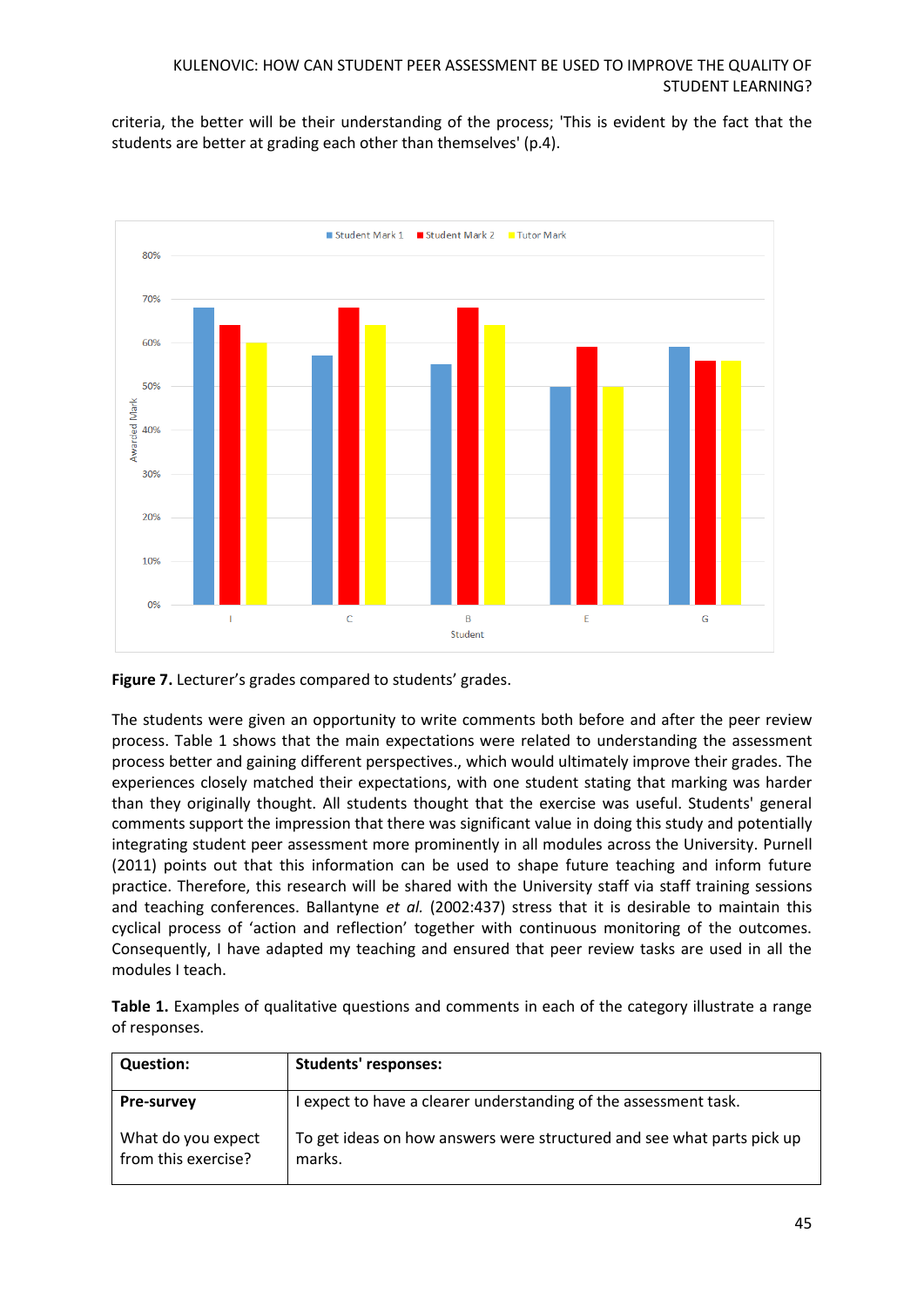|                                             | To gain a better understanding and knowledge of how marking is carried<br>out and what is expected to achieve a better grade. To get someone else's<br>perspective rather than the teacher's.<br>I believe that the feedback I receive will support my learning and make<br>improvements on my work as I am an individual who learns quickly from<br>peers/friends.<br>To gain perspective on how active student interaction feels in action and<br>works as an active principle. |
|---------------------------------------------|-----------------------------------------------------------------------------------------------------------------------------------------------------------------------------------------------------------------------------------------------------------------------------------------------------------------------------------------------------------------------------------------------------------------------------------------------------------------------------------|
| Post-survey<br>Did this experience          | Yes, because it has given me a better understanding of what I could do to<br>improve.                                                                                                                                                                                                                                                                                                                                                                                             |
| match your<br>expectations? Explain<br>why. | Yes, it was similar to what I expected it would be. Very useful and<br>enjoyable gaining another perspective - as if from the teacher's<br>perspective.                                                                                                                                                                                                                                                                                                                           |
|                                             | I was expecting improvement feedback as I knew my work needed<br>improving. However, I was not sure what I had to improve. I knew I would<br>get feedback on proofreading which I did.                                                                                                                                                                                                                                                                                            |
|                                             | It was harder to mark my peers' work than I thought.                                                                                                                                                                                                                                                                                                                                                                                                                              |
|                                             | Now I understand what parts to include to get higher marks. Also, the<br>feedback and comments on improvement give me an idea on what to do<br>better next time.                                                                                                                                                                                                                                                                                                                  |
| What aspect of the<br>peer assessment did   | Receiving feedback from other students.                                                                                                                                                                                                                                                                                                                                                                                                                                           |
| you find most useful?                       | Mark other people's work. It was harder than I expected.                                                                                                                                                                                                                                                                                                                                                                                                                          |
| Explain why.                                | Now that my peers have suggested proofreading, I will proofread my work<br>twice, ensuring it makes sense before handing in.                                                                                                                                                                                                                                                                                                                                                      |
|                                             | Feedback was more useful because it gives me an idea of what went well<br>and what to improve in for other assignments.                                                                                                                                                                                                                                                                                                                                                           |
|                                             | Receiving the feedback.                                                                                                                                                                                                                                                                                                                                                                                                                                                           |
| Any other comments.                         | I am happy as I am now clear on what improvements I need to make.                                                                                                                                                                                                                                                                                                                                                                                                                 |
|                                             | I felt as though I may have been more generous with the mark as I<br>thought that my peers may have known it was me that marked their<br>work.                                                                                                                                                                                                                                                                                                                                    |
|                                             | Great exercise! Thank you for the opportunity!                                                                                                                                                                                                                                                                                                                                                                                                                                    |
|                                             | Two students left no comments.                                                                                                                                                                                                                                                                                                                                                                                                                                                    |

# **Discussion of Findings**

The study suggests that there are benefits and limitations to using student peer review in teaching, but it was clear from the study that the benefits in relation to student learning outweigh the difficulties. One of the main benefits is that peer review allows students to get a different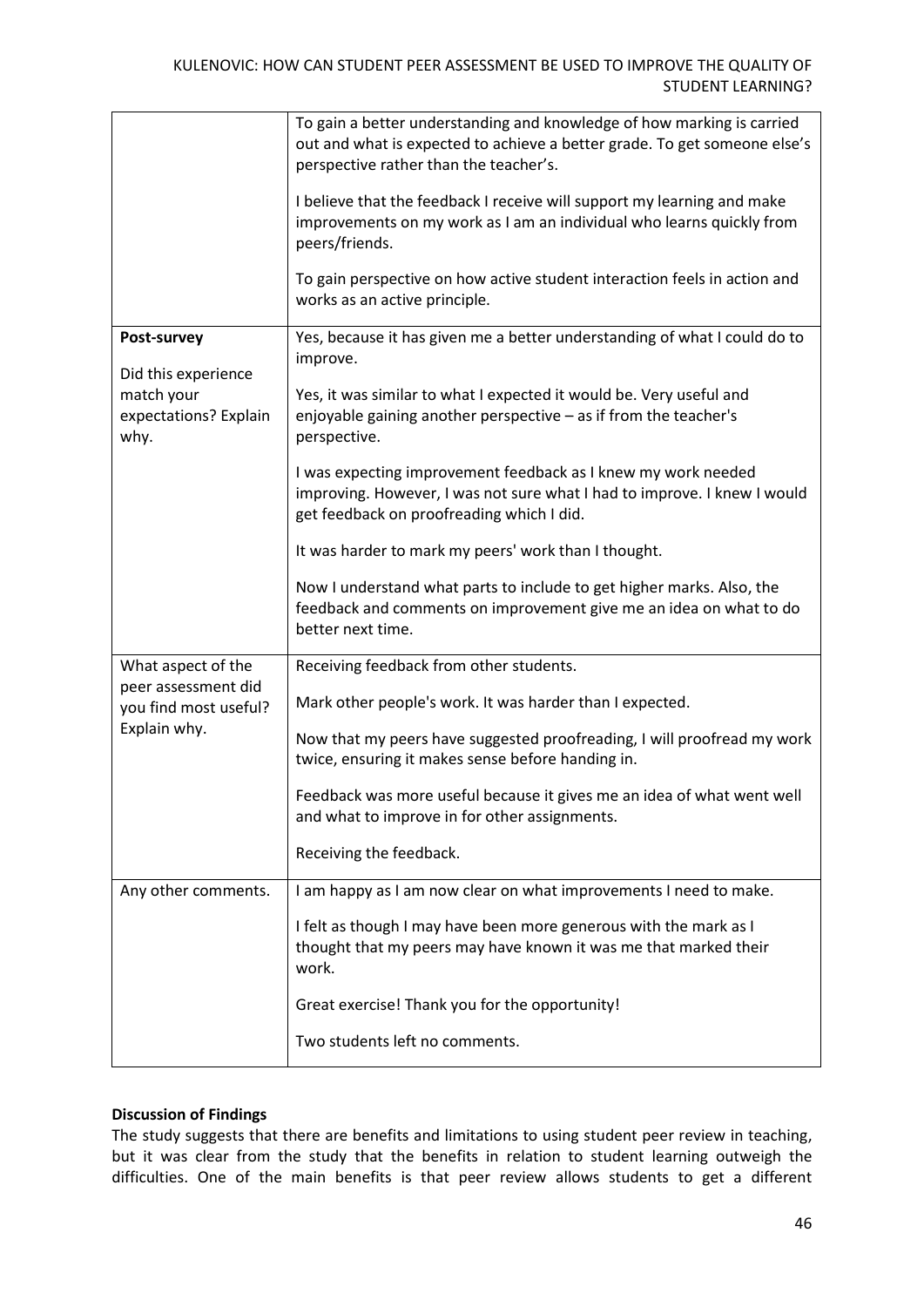perspective, rather than a single perspective (the lecturer's), which usually includes some form of commentary with a mark attached (Pearce, Mulder and Baik, 2009). Helmes and Haynes (1990) in Bloxham and Boyd (2007) observe that students are more likely to contribute to the process if they know their efforts will be rewarded. The participants in this study have found that peer feedback was useful as it gave them an indication on what went well, what they could improve and how their grades might be affected.

In addition, it was interesting to note that these first year students have found marking their peers' work more difficult than they thought, but they all agreed that the exercise was beneficial. Ballantyne *et al*. (2002) observe that students' prior experience with assessment tasks must be taken into consideration. The first year students are less likely to have preconceived ideas of how assessment tasks are marked (ibid:436). Second and third year students are likely to be more confident and more attuned to the requirements of assessment tasks (ibid), which, in turn, may result in higher levels of satisfaction. My next project could involve students with more assessment experience, and it will be interesting to see the difference between the groups.

A common thread through this study is a better understanding of what is required in order to reach a particular standard. Race (1998) in Ballantyne et al. (2002) observes that peer assessment helps in understanding of what academic staff are looking for when marking. Moreover, students are encouraged to learn both from mistakes and good examples of their peers' work (ibid, p.428).

In summary, peer review is still not a commonplace at the University, and the novelty of this approach may be a contributing factor to the students' enthusiasm about this project. Whilst nobody can predict the long-term acceptance of peer review (Pearce *et al*., 2009), if it helps students learn and their learning is rewarded, then it should be used as an alternative way of finding the balance between formative and summative assessment.

### **Conclusion**

The study confirms that there are clear benefits of using student peer review in teaching, in order to gain a better understanding of the assessment process. The participants have learnt how to read carefully, paying attention to detail, and they have become more confident in giving and receiving feedback. Although the number of participants in this study was limited to five, the project could be a useful preparation for a possible larger study with a more representative number of participants. In addition, it is hoped that student peer review will encourage students to be critical, reflect on their own experiences, help them see things from a point of view of the assessor and help to take the 'mystery' out of the assessment process. This implies a positive impact on practice.

### **Acknowledgements**

I would like to thank the Student Focus group from Year 1 BA/QTS degree for their time, valuable comments and generous support with this study. In addition, I am very grateful to Hilary Constable and Alison Jackson for providing feedback on this piece of work.

### **References**

- Ballantyne, R., Hughes, K., and Mylonas, A. (2002). 'Developing procedures for implementing peer assessment in large classes using an action research process', *Assessment and Evaluation in Higher Education*, *27*(5), 427-441.
- Barbour, R. (2008) *Introducing Qualitative Research: A Student Guide to the Craft of Doing Qualitative Research*. London: Sage Publications.
- Baumfield, V., Hall, E. and Wall, K. (2013) *Action Research in Education* (second edition). London: Sage.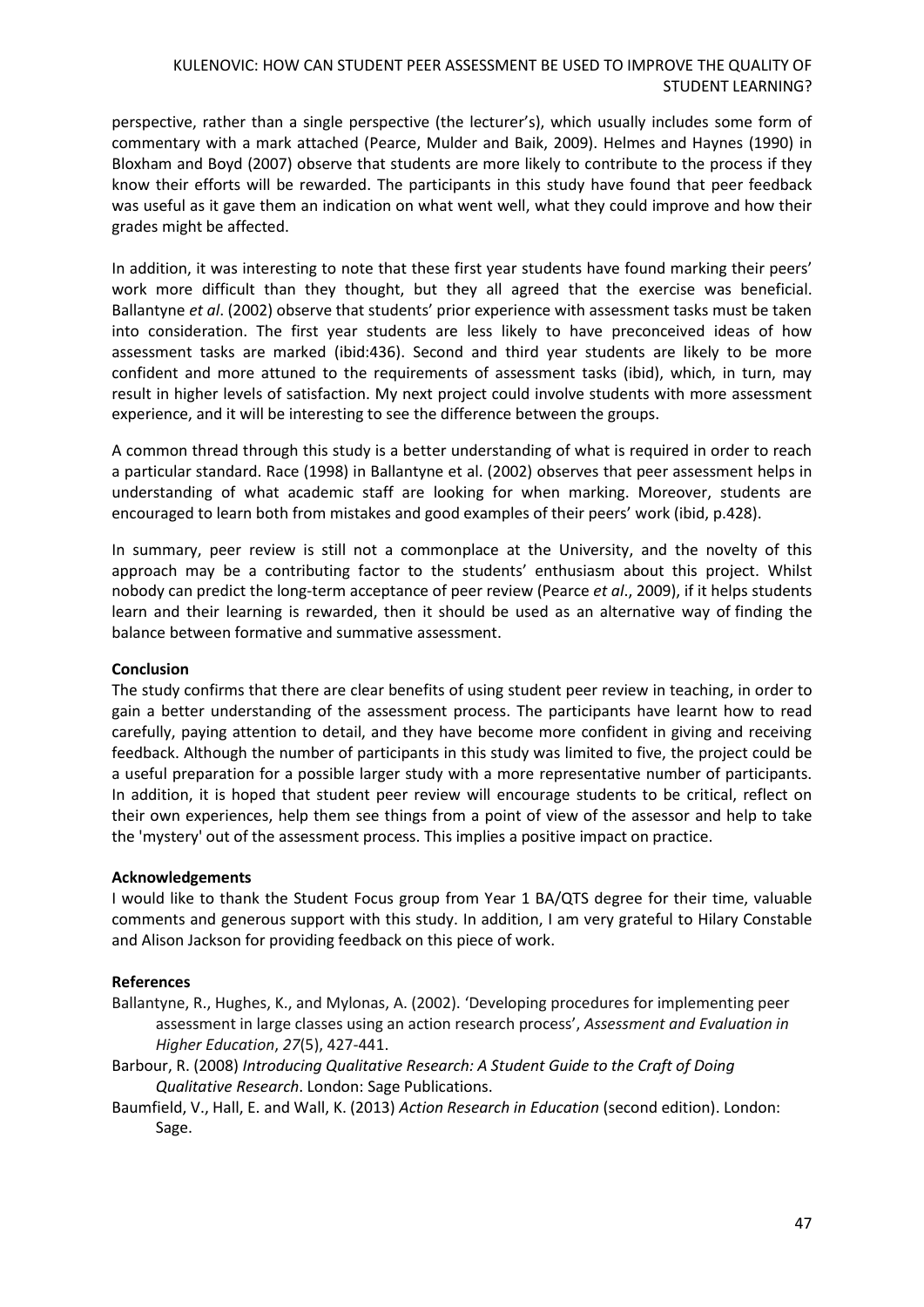- BERA (2011) *Ethical Guidelines for Educational Research,* Available at: http://content.yudu.com/Library/A2xnp5/Bera/resources/index.htm?referrerUrl=http://free. yudu.com/item/details/2023387/Bera (Accessed: 15th February 2016)
- Biggs, J. and Tang, C. (2007) *Teaching for quality learning at University (3rd edition).* Berkshire: Open University Press.
- Black, P. and Wiliam, D. (1998) 'Inside the Black Box: Raising Standards through Classroom Assessment'. Available at:

<https://www.rdc.udel.edu/wpcontent/uploads/2015/04/InsideBlackBox.pdf> (Accessed: 22nd December 2017).

- Bloxham, S. and Boyd, P. (2007) *Developing effective assessment in higher education: a practical guide*. Maidenhead: Open University Press.
- Boud,D. (1988) (ed) *Developing Student Autonomy in Learning, (2nd edition).* London: Kogan Page.
- Boud, D (1995) *Enhanced learning through self-assessment.* London: Kogan page.
- Brindley, C. and Scoffield, S. (1998) 'Peer assessment in undergraduate programmes', *Teaching in Higher Education,* 3(1), pp. 79-87.
- Chapman, A. (2014) *Good Assessment Guide (No.2 Group work)*, University of Cumbria. Unpublished.
- Cheng, W. and Warren, M. (1997) 'Having second thoughts: student perceptions before and after a peer assessment exercise', *Studies in Higher Education,* 22 (92), pp. 223-229.
- Cohen, L. Manion L. and Morrison, K. (2011) *Research Methods in Education.* London: Routledge.
- Falchikov, N. (2006) 'Peer Feedback Marking: Developing Peer Assessment', *Innovations in Education and Training International*, 32 (2).
- Giddins, L.S. and Wood, P.J. (2005), 'Participatory Research-Challenging the throne without losing your head', *Nursing Praxis in New Zealand,* 21 (91) pp.4-13.
- Hanrahan, S. and Isaacs, G. (2001) 'Assessing self- and peer- assessment: the students' views' *Higher Education Research and Development,* 20(1), pp.53-71.
- Healey, M. and Jenkins, A. (2006) 'Strengthening the teaching-research linkage in undergraduate courses and programmes' in Kreber, C. (ed.) *Exploring research-based teaching; new Directions in Teaching and Learning*. San Francisco: Jossey Bass/Wiley.
- McNiff, J. (2013) *Action Research Principles and Practice*, *3rd ed*. London: Routledge.
- Meer, N. and Chapman, A. (2015) *Co-creation of Marking Criteria: Students as Partners in the Assessment Process.* Available at: <http://insight.cumbria.ac.uk/1700/> (Accessed: 15th March 2016)
- Murray, R. (Ed) (2008) *The Scholarship of Teaching and Learning in Higher Education*. Maidenhead: Open University Press.
- Norton, L. (2009) *Action research in teaching and learning; A practical guide to conducting pedagogical research in universities*. London, Routledge.
- NUS Connect (2015) *Comprehensive Guide to Learning and Teaching: A Resource for Students' Unions*, Available at: http://www.nusconnect.org.uk/resources/comprehensive-guide-tolearning-and-teaching (Accessed: 1st March 2016)
- Pearce, J., Mulder, R and Baik, C. (2009) 'Involving Students in Peer Review', Available at: http://peerreview.cis.unimelb.edu.au/wp-content/uploads/2012/06/Pearce\_2009\_Involvingstudents-in-peer-review.pdf (Accessed 27<sup>th</sup> February 2016).
- Purnell, L. (2011) *''*'I must be finished: I've reached the word count": engaging students with assessment criteria', *TEAN Journal* 3 (1)
- Race, P. (1998) 'Practical pointers on peer assessment', in Brown, S. (ed) *Peer assessment in practice*, SEDA paper 102. Birmingham: SEDA.
- Race, P. (2015) *The Lecturer's Toolkit: A Practical Guide to Assessment Learning and Teaching,* 4 th ed, London: Routledge.
- Race, P., Brown, S. and Smith, B. (2005) *500 Tips on assessment, 2nd ed,* London: Routledge.
- Rainbird, H., Fuller, A. and Munro, A. (Eds) (2004) *Workplace learning in context*, London: Routledge. Rust, C., O'Donovan, B. and Price, M. (2003) 'Improving Students' Learning By